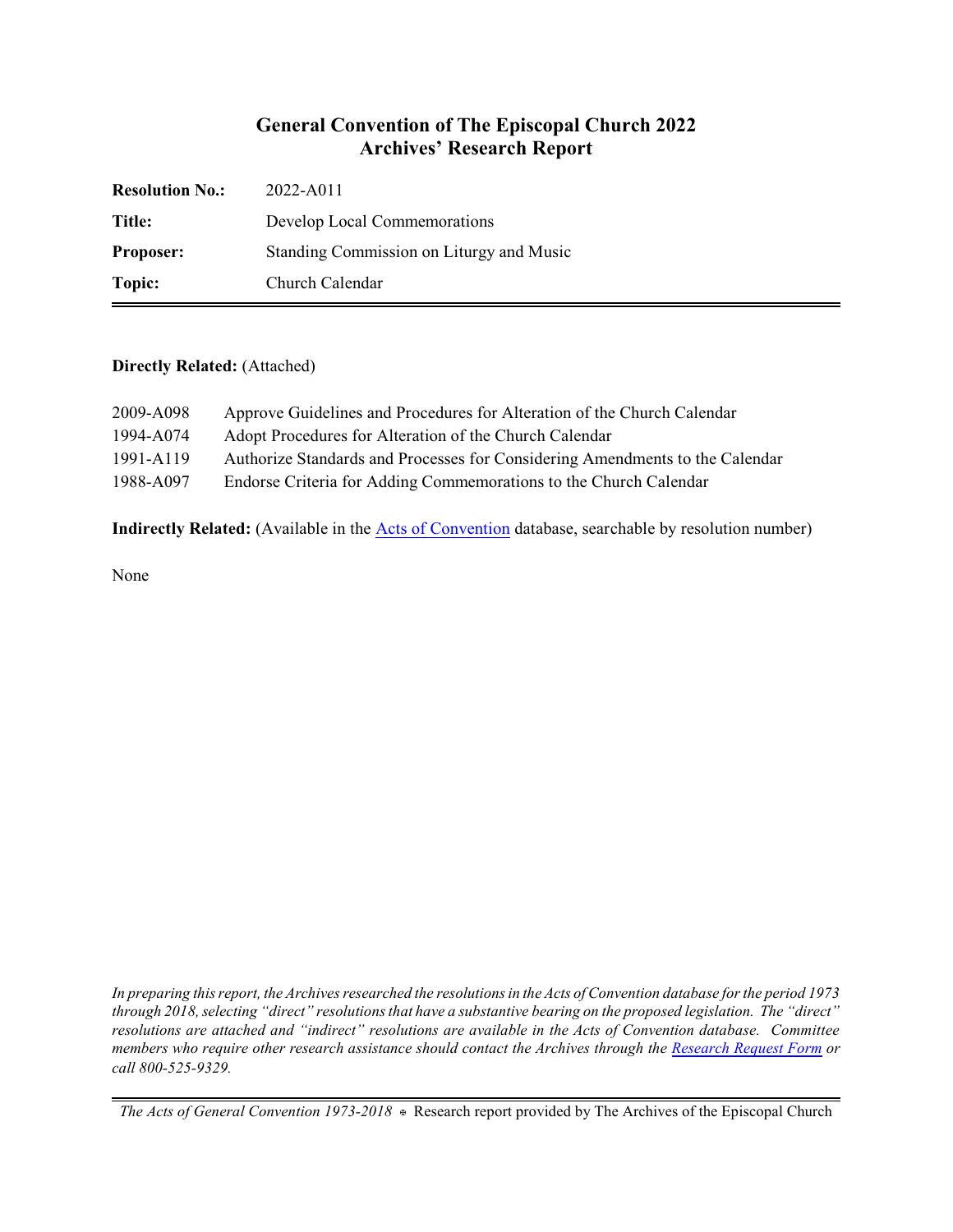# **A011 - Develop Local Commemorations**

# **Final Status:** Not Yet Finalized

**Proposed by:** Standing Commission on Liturgy and Music **Requests New Interim Body**: No **Amends C&C or Rules of Order**: No **Has Budget Implications**: No **Cost**: **HiA:** HB **Legislative Committee Currently Assigned**: 12 - Prayer Book, Liturgy & Music **Completion Status:** Incomplete **Latest House Action:** N/A **Supporting Documents:** No

# **Resolution Text**

*Resolved*, the House of \_\_\_\_\_\_\_\_\_\_\_\_\_\_\_\_ concurring,

That the 80th General Convention affirm the following process and guiding questions for developing and nurturing local commemorations; and be it further

*Resolved*, that this process shall be included in the Appendices to *Lesser Feasts and Fasts 2018*.

# **Crafting Liturgical Commemorations**

History demonstrates that liturgical commemorations originate in the local community. Indeed, all proposed additions to the Calendar of the Church ought to begin as local commemorations. Included below is a process for developing such local observances, as well as some guiding questions that might help the local community through the process.

*The Book of Common Prayer* (pp. 13, 18, 195, and 246) permits memorials not listed in the Calendar, provides collects and readings for them (the Common of Saints), and recognizes the bishop's authority to set forth devotions for occasions for which no prayer or service has been provided by the Prayer Book. Although the Prayer Book does not require the bishop's permission to use the Common of Saints for memorials not included in the Calendar, it is appropriate that the bishop's consent be requested.

While these guidelines are general in nature, and not exhaustive in scope or situation, this process is suggested for initiating local, diocesan, or regional memorials.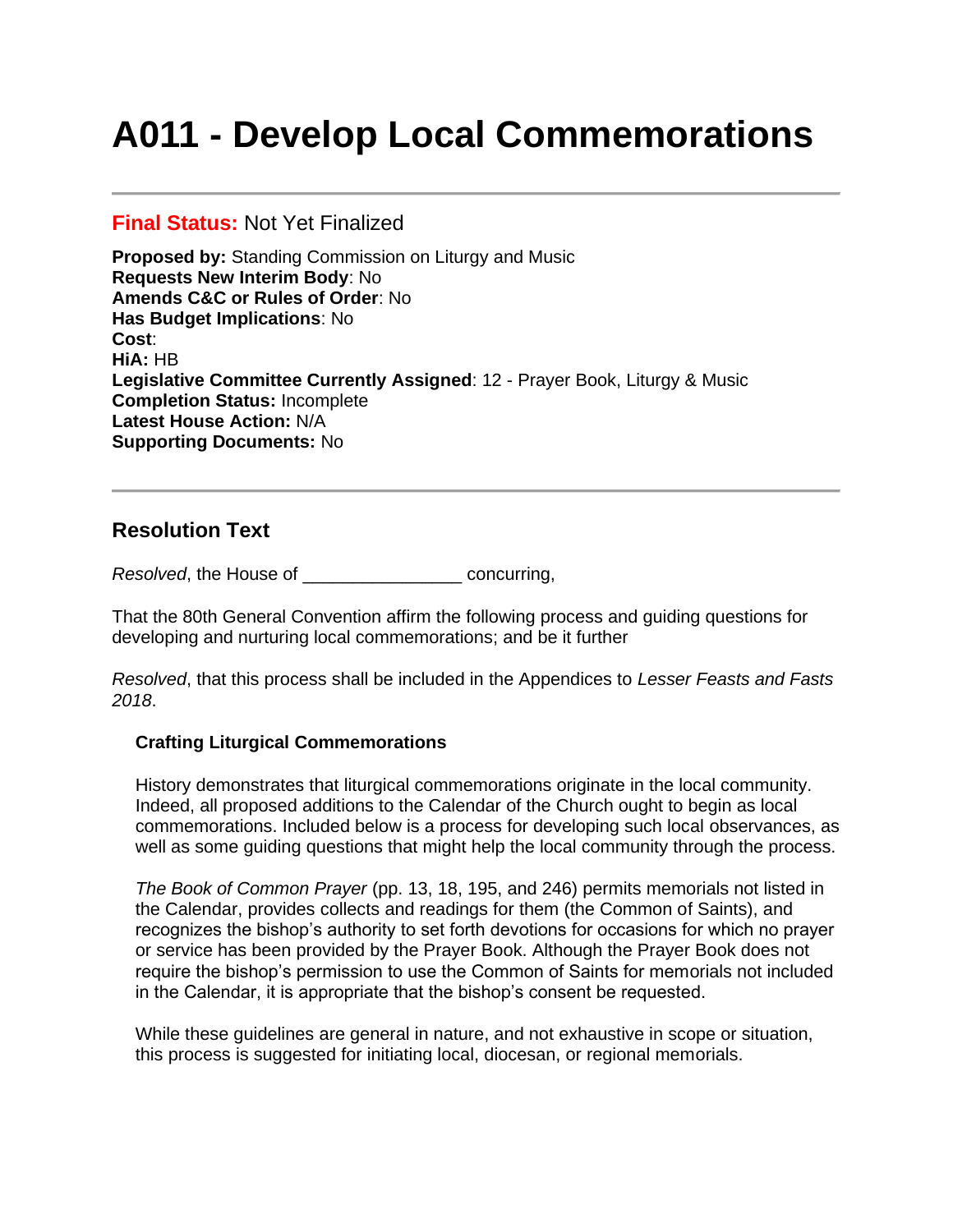1. Establishment: A congregation, diocese, other community or organization establishes a commemoration for a specific person/occasion, on a specific day.

• Who/what is being commemorated? Why is this commemoration beneficial to the local community's liturgical life? What would be lost if the commemoration were not observed? (See the most recent set of criteria for inclusion in the Calendar of the Church; and the set of Holy Days, BCP p. 16, that take precedence on their dates.)

2. Collects and Readings: A collect and readings from the Common of Saints are chosen and used. Perhaps a new collect may be composed, and a new collection of readings assigned for use in the commemoration. The Standing Commission on Liturgy and Music and local diocesan liturgical bodies are available for consultation.

• How might selections from Holy Scripture and the chosen, or new, collect communicate the reason for observing the commemoration? What selections of Holy Scripture will help the congregation to better understand the commemoration? What do we need to pray for in the collect to better understand the commemoration?

3. Observance: The congregation, diocese, province, or organization proceeds to annually observe the commemoration in their regular liturgical life.

• How might you invite others to join the celebration? Does it make sense to invite the local community? Nearby congregations? The diocese? The province?

4. Evaluation: The local community should engage in ongoing evaluation of the commemoration. The evaluation should include conversation with members of the community and with participants in the observance. Earlier steps should be revisited if necessary.

• How has your thinking in previous steps evolved through your observance of the commemoration? What have you learned? What feedback have you received? What has surprised you as you've observed the commemoration? To what extent has the local community embraced the observance? Does anything need to change? How might the readings and collect need to be adapted?

5. Wider Recognition: Those interested in promoting a wider commemoration then begin to share the developed materials with others, suggesting that they also adopt the commemoration. If at some time it is desired to propose it for optional observance by the wider Church, documented evidence of the spread and duration of local commemoration is essential to include in the proposal to the General Convention.

• Why should the commemoration be observed by the wider Church? What would the wider Church lose if it did not observe this commemoration? How would this commemoration strengthen or balance the Calendar of the Church? (See the most recent set of criteria for inclusion in the Calendar of the Church.)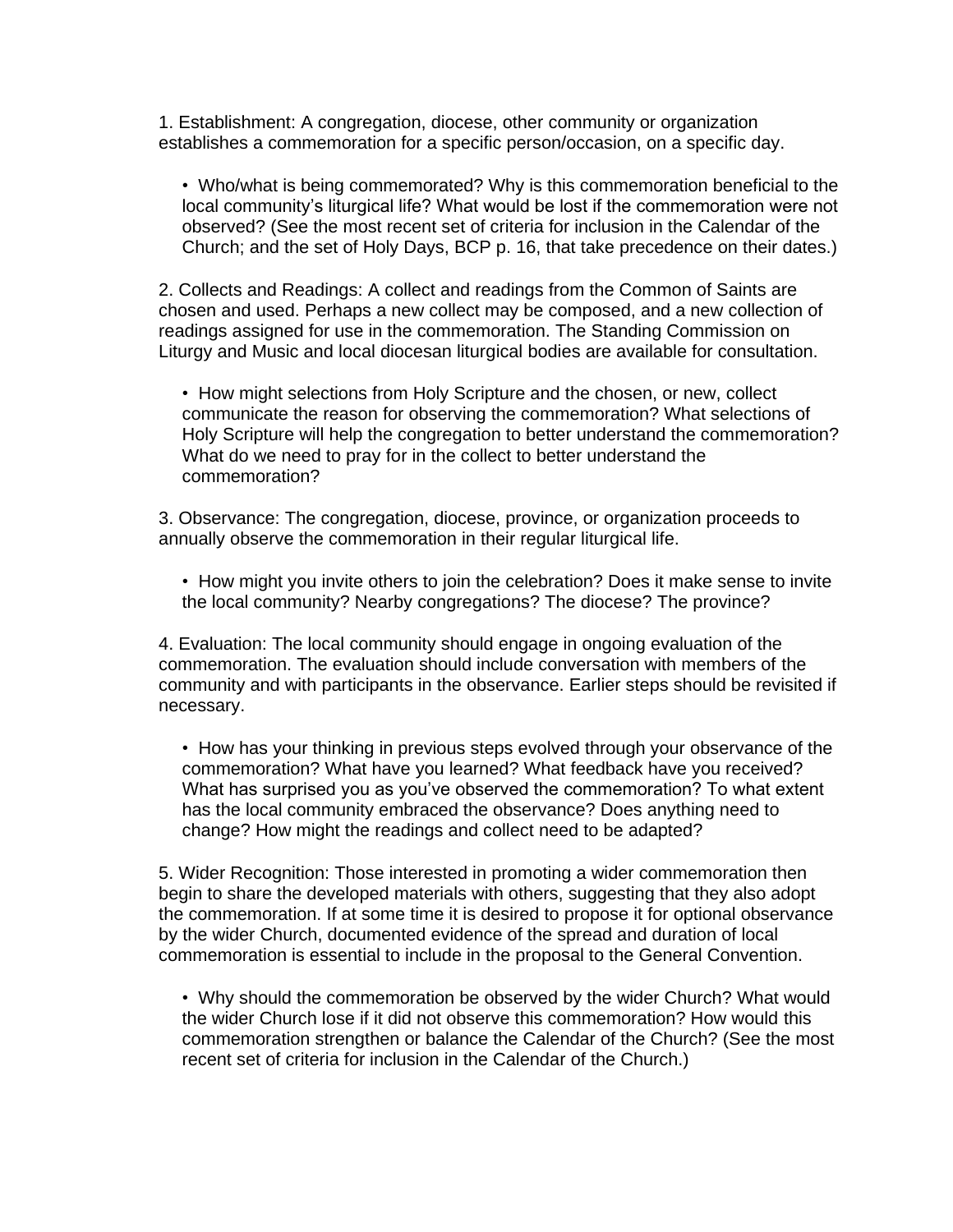Some commemorations, perhaps many, will remain local, diocesan, or regional in character. This in no way reduces their importance to those who revere and seek to keep alive the memory of beloved and faithful witnesses to Christ. Regardless of local or Church-wide use, The Book of Common Prayer welcomes regular, local commemorations in the liturgical life of the Church.

# **Explanation**

The earliest, liturgical recognition of an extraordinary witness to Jesus Christ happens at the local level. The impact of an individual Christian is felt, recorded, and retold by those who knew them best; and from these recollections, a liturgical commemoration might begin to take shape. The SCLM reaffirms that the local process is both vitally important and undersupported by the Church. Therefore, in this triennium, the Calendar Committee has collected materials to help congregations celebrate their saints.

The SCLM recommends this process as local worshipping communities begin to identify local exemplars of Christian discipleship and offers its assistance to those crafting liturgies of commemoration.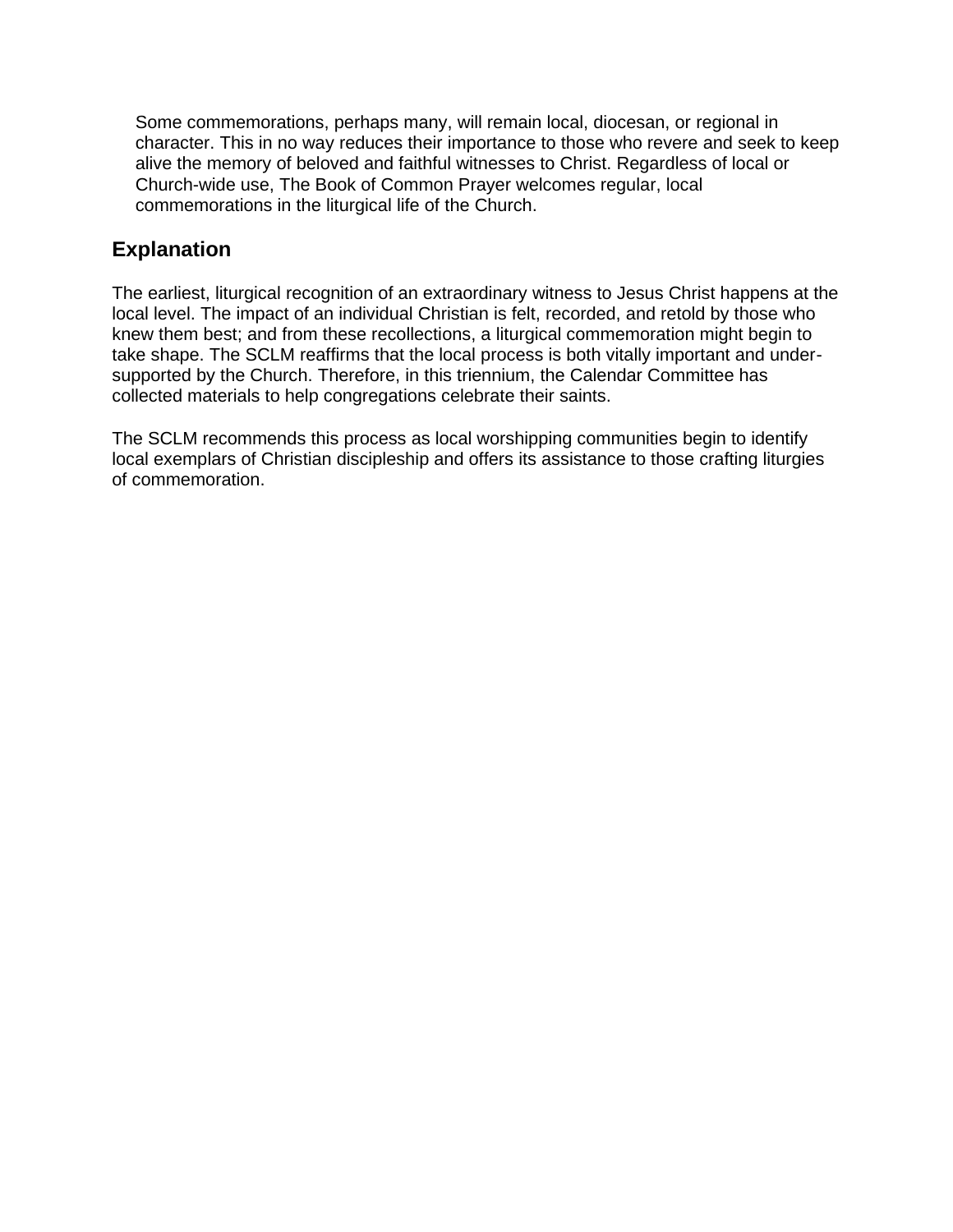| <b>Resolution Number:</b>        | 2009-A098                                                                  |
|----------------------------------|----------------------------------------------------------------------------|
| <b>Title:</b>                    | Approve Guidelines and Procedures for Alteration of the Church<br>Calendar |
| <b>Legislative Action Taken:</b> | Concurred as Amended                                                       |

**Final Text:**

THE ARCHIVES of the Episcopal Church

*Resolved*, **That the "Guidelines and Procedures for Continuing Alteration of the Calendar of The Episcopal Church," as set forth in** *Holy Women, Holy Men: Celebrating the Saints***; found on pages 558-562 of the** *Blue Book***, be approved by the 76th General Convention and published in** *Holy Women, Holy Men: Celebrating the Saints* **with the following revision: On page 558, revise "Principles of Revision" to replace existing paragraph 3 with the following:**

**3. Significance: Those commemorated should have been in their lifetime extraordinary, even heroic servants of God and God's people for the sake, and after the example, of Jesus Christ. They may also be people whose creative work or whose manner of life has glorified God, enriched the life of the Church or led others to a deeper understanding of God. In their varied ways, those commemorated have revealed Christ's presence in, and Lordship over, all of history; and continue to inspire us as we carry forward God's mission in the world.** And be it further

*Resolved*, **That the Standing Committee on Liturgy and Music report to the 77th General Convention those candidates for inclusion who are being liturgically commemorated.**

**Citation:** General Convention, *Journal of the General Convention of...The Episcopal Church, Anaheim, 2009* (New York: General Convention, 2009), pp. 616-617.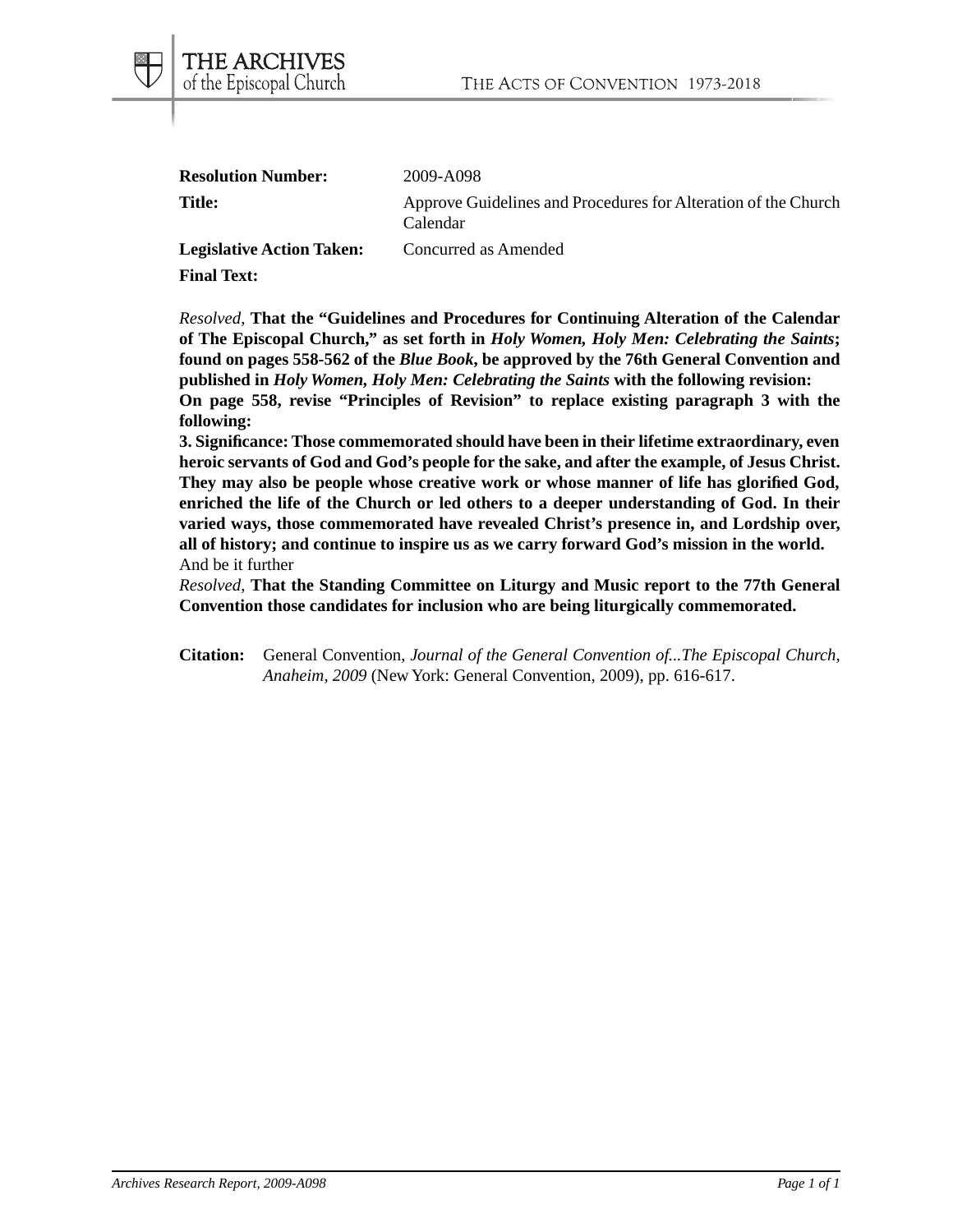| <b>Resolution Number:</b>        | 1994-A074                                              |
|----------------------------------|--------------------------------------------------------|
| <b>Title:</b>                    | Adopt Procedures for Alteration of the Church Calendar |
| <b>Legislative Action Taken:</b> | Concurred As Amended                                   |
| <b>Final Text:</b>               |                                                        |

*Resolved*, **That the following Guidelines and** *Procedures for Continuing Alteration of the Calendar* **in the Episcopal Church be adopted and be printed in future editions of** *Lesser Feasts and Fasts.*

#### **I. Introduction**

THE ARCHIVES of the Episcopal Church

**A. The Church is "the communion of Saints," that is, a people made holy through their mutual participation in the mystery of Christ. This communion exists through history, exists now, and endures beyond "the grave and gate of death" into heaven. For "God is not a God of the dead but of the living," and those still on their earthly pilgrimage continue to have fellowship "with those whose work is done." The pilgrim Church and the Church at rest join in watching and praying for that great day when Christ shall come again to change and make perfect our common humanity in the image of Christ's risen glory.**

**B. The pilgrim Church rejoices to recognize and commemorate those faithful departed who were extraordinary or even heroic servants of God and of God's people for the sake, and after the example, of their Savior Jesus Christ. By this recognition and commemoration, their service endures in the Spirit, as their examples and fellowship continue to nurture the pilgrim Church on its way to God.**

#### **II. Guidelines**

**A. The Church commemorates persons, not abstract qualities. Nevertheless, it does look for certain traits in those whom it chooses specially to commemorate. Among these traits are:**

**1. Heroic Faith. This means bearing witness to God in Christ "against the odds." Historically, the greatest exemplars of such faith have been martyrs, who have suffered death for the cause of Christ, and confessors, who have endured imprisonment, torture, or exile for the sake of Christ. Following this precedent, the Episcopal Church in the United States of America has been very specific and has restricted the designation of martyrdom to persons who have chosen to die rather than give up the Christian faith, and has not applied it to persons whose death may have resulted from their heroic faith but who did not consciously choose martyrdom. There are other situations where choosing and persisting in a Christian manner of life involves confessing Christ "against the odds," even to the point of risking one's life. For this reason the Anglican Communion traditionally has honored monks and nuns like Antony, Benedict, Hilda, Constance and her companions, missionaries like George Augustus Selwyn, and people as diverse as Monnica, Richard of Chichester, and Nicholas Ferrar. More recently the Church has learned to honor social reformers like William Wilberforce and Jonathan Daniels for the same reason. Heroic faith is, therefore, a quality manifested in many different situations.**

**2. Love. "If I have all faith, so as to remove mountains, but have not love, I am nothing. If I give away all that I have, and if I deliver my body to be burned, but have not love, I gain**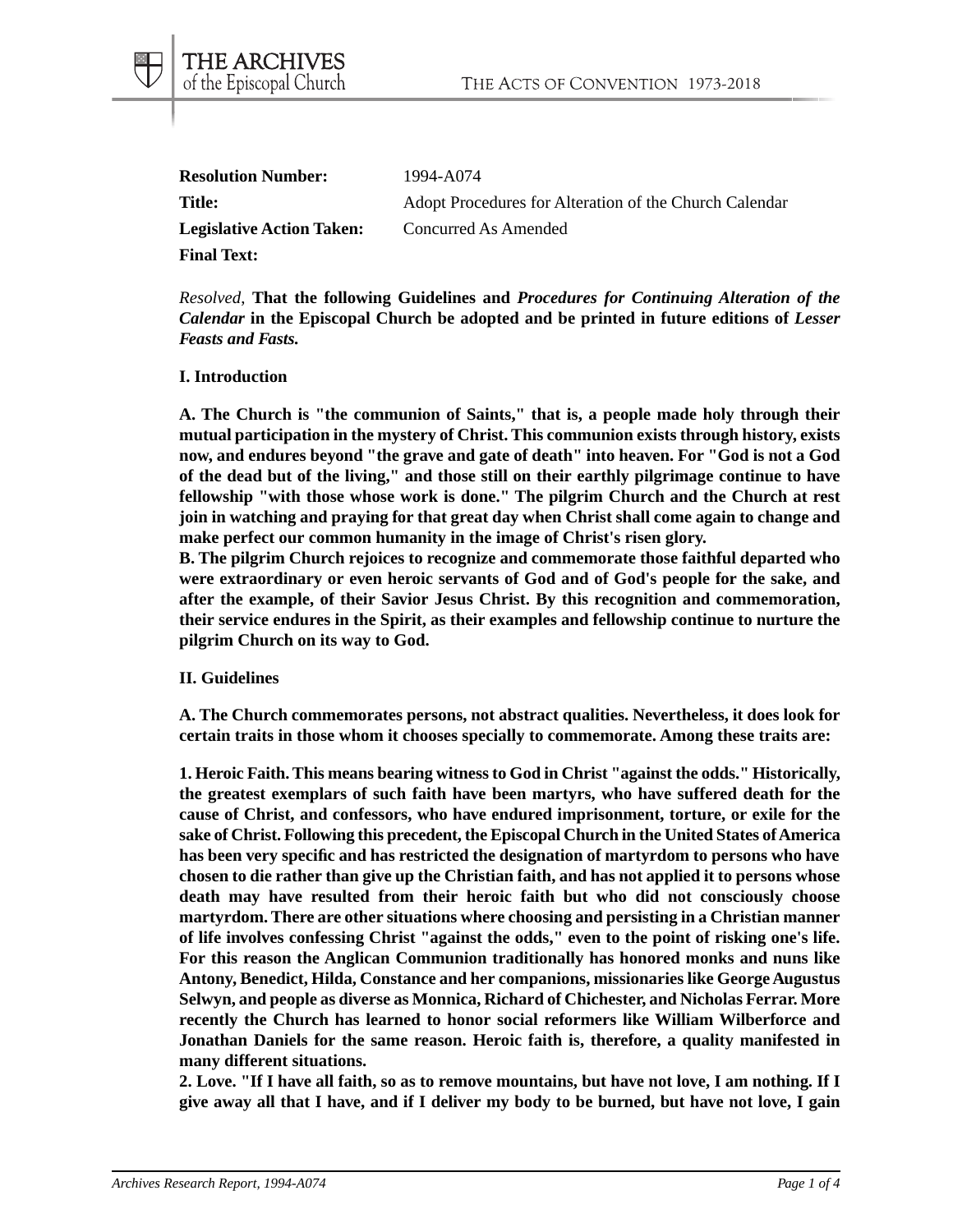**nothing...So faith, hope, love abide, these three; but the greatest of these is love" (1 Cor. 13:2b-3, 13).**

**3. Goodness of life. People worthy of commemoration will have worked for the good of others. It is important to recognize that the Church looks not only for goodness but also for growth in goodness. A scandalous life prior to conversion does not disqualify one from consideration for the Calendar; rather, the witness of perseverance to the end will confirm holiness of life and the transforming power of Christ.**

**4. Joyousness. As faith is incomplete without love, so does love involve "rejoicing in the Spirit"--whether in the midst of extraordinary trials, or in the midst of the ordinary rounds of daily life. A Christian may not fail in the works of love, but still lack the joy of it--thereby falling short of true Christian sanctity. Such joy, however, is as much a discipline of life as an emotion. It need not lie on the surface of a person's life, but may run deeply and be discerned by others only gradually.**

**5. Service to others for Christ's sake. "There are varieties of gifts...and there are varieties of service" (1 Cor. 12:4-5). There is no true holiness without service to others in their needfulness. The Church recognizes that just as human needs are diverse, so also are forms of Christian service--both within the Church and in the world.**

**6. Devotion. People who are worthy of commemoration have shown evidence of seeking God through the means of grace which the Church recognizes, having "devoted themselves to the apostles' teaching and fellowship, to the breaking of bread and the prayers" (Acts 2:42). We look both for regularity and for growth in the discipline of prayer and meditation upon God's Word; and we look for this devotion to be manifested not only in a person's private life but also in visible company and communion with his or her fellow Christians.**

**7. Recognition by the faithful. Initiating the commemoration of particular saints is the privilege of those who knew, loved, and discerned the special grace of Christ in a member of their community, and who desire to continue in the communion of prayer with that member now departed. Such instinctive recognition by the faithful begins naturally at the local and regional levels. Evidence of both (a) such commemoration growing locally and (b) such recognition of sanctity spreading beyond the immediate community is essential before the national Church has an obligation to take heed. It may, in fact, decide that the commemoration in question is best left to local observance.**

**8. Historical perspective. In a resolution on the Calendar, the 1958 Lambeth Conference of Bishops stated, "The addition of a new name should normally result from a widespread desire expressed in the region concerned over a reasonable period of time." Generally this has been two generations or fifty years after death.**

**B. The qualities or traits just outlined do not exhaust the character of Christian sanctity, nor should they be applied as if each and all of them were legal conditions which a proposed Commemoration must meet before recommendation for observance is granted. These are guidelines to help both the faithful and the official organs of the Church test their own thoughts when proposing, or recommending, a Commemoration. These Guidelines and Procedures are intended to implement Resolution A097a of the 1988 General Convention.**

# **III. Local Calendars and Memorials**

**Local and regional commemoration normally occurs for many years prior to national recognition.**

**The Book of Common Prayer (pp. 13, 18, 195 and 246) permits memorials not listed in the Calendar, provides collects and readings for them (the Common of Saints), and recognizes the bishop's authority to set forth devotions for occasions for which no prayer or service has**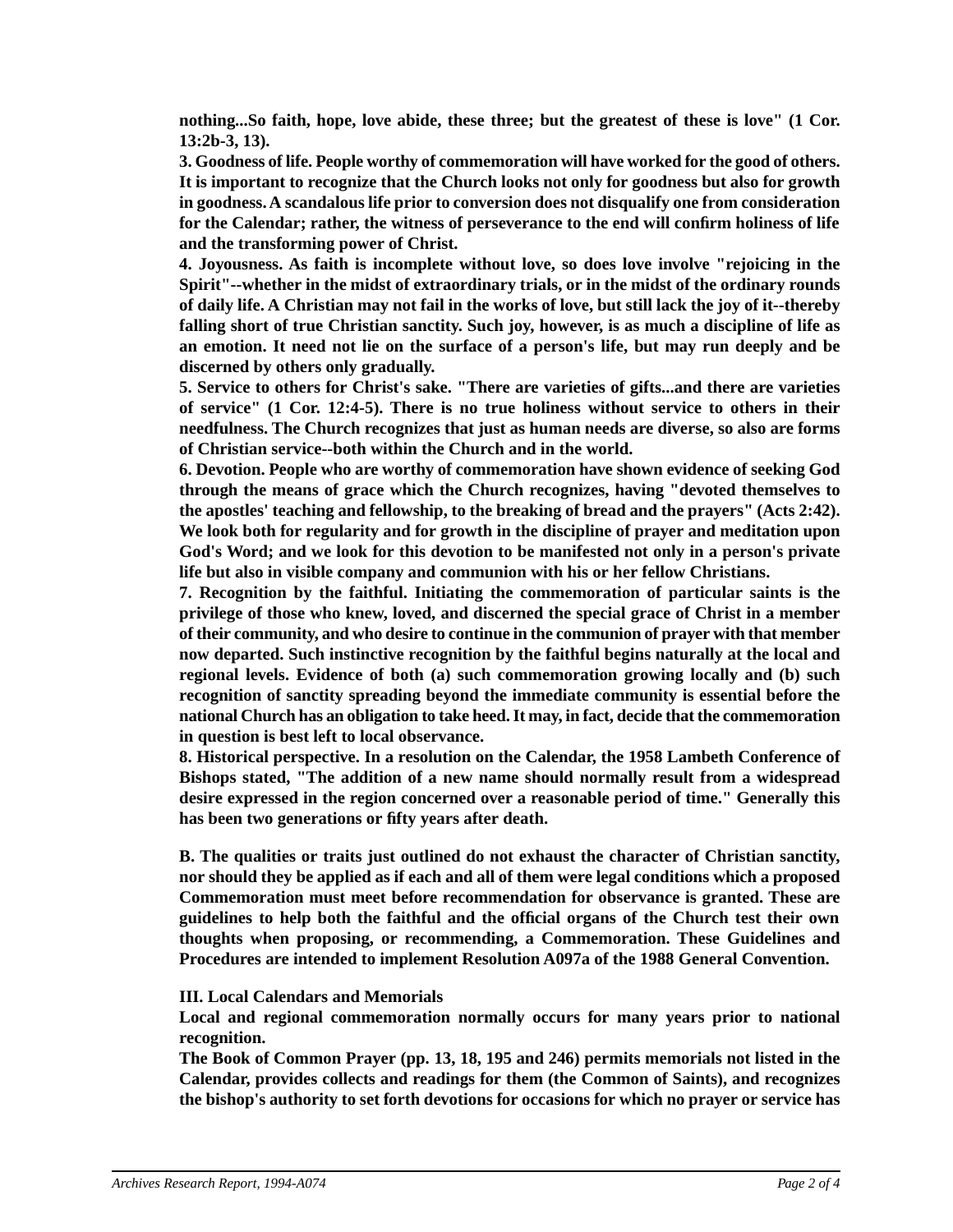**been provided by the Prayer Book. Although the Prayer Book does not require the bishop's permission to use the Common of Saints for memorials not included in the Calendar, it would seem appropriate that the bishop's consent be requested. While these Guidelines cannot provide procedures for initiating local, diocesan or regional memorials that would govern all such commemorations, this process is suggested:**

**A. A parish or diocese establishes a memorial for a specific day, using the above Guidelines to justify the memorial.**

**B. A collect is appointed from the Common of Saints or composed, perhaps in consultation with the Standing Liturgical Commission, diocesan or parish liturgical commission. Readings and a proper preface may also be appointed if desired. A brief description of the person or group is written, in accord with these Guidelines and Procedures.**

**C. The parish, diocese, province or organization proceeds to keep the memorial.**

**D. Those interested in promoting a wider commemoration begin to share these materials with others, suggesting that they also adopt the memorial. If at some time it is desired to propose a local commemoration for national recognition, documented evidence of the spread and duration of local commemoration is essential to include in the proposal to the Standing Liturgical Commission.**

**Some commemorations, perhaps many, will remain local, diocesan or regional in character. This in no way reduces their importance to those who revere and seek to keep alive the memory of beloved and faithful witnesses to Christ.**

# **IV. Procedures For National Recognition**

**Procedures to amend the Calendar flow naturally from II and III above, as well as earlier documents like** *Prayer Book Studies IX and XVI* **(1957 and 1963, respectively). As stated in Resolution A119s of the 1991 General Convention, "all requests for consideration of individuals or groups, to be included in the calendar of the Church year, shall be submitted to the Standing Liturgical Commission for evaluation and subsequent recommendation to the next General Convention for acceptance or rejection."**

**A. A proposal to commemorate a person (or group of persons) may be submitted to the Calendar Committee of the Standing Liturgical Commission of the General Convention by three or more Church Bodies of recognized organizations within the Episcopal Church--e.g., Diocesan Conventions, Provincial Synods, parishes, seminary faculties, religious communities, ethnic or women's groups. Each proposal must include:**

**a). a detailed rationale for commemoration based on the Guidelines (above) and demonstrating how this person manifests Christ and would enhance the devotional life of the Church;**

**b). an inspirational 350-word biographical sketch of the person to be commemorated, preferably including some of the person's own words;**

**c). information concerning the spread and duration of local or international commemoration of this individual or group;**

**d). suggested collects and readings.**

**Proposals must be received by the Standing Liturgical Commission Chair no less than 18 months prior to the next General Convention.**

**B. The chair of the Calendar Committee will communicate with**

**1. organizations submitting proposed commemorations;**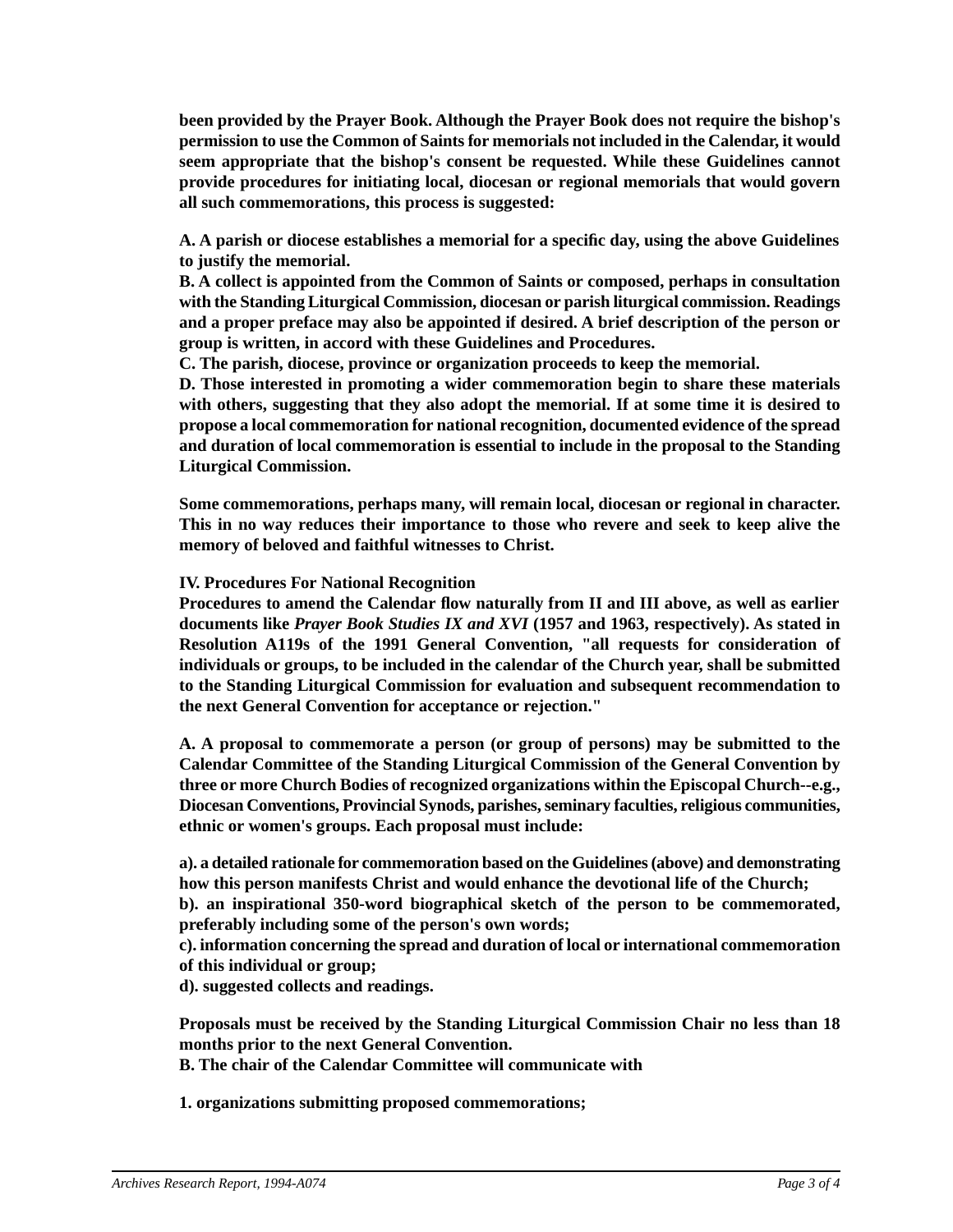**2. the Secretary of the General Convention regarding names and addresses of any groups applying for exhibit space in order to present to Convention delegates a potential addition to the Calendar;**

**3. the chairs of the Cognate Committees on Prayer Book and Liturgy, in order to facilitate the review of submissions.**

**C.The Calendar Committee of the Standing Liturgical Commission will arrange for**

**1. submission of appropriate resolutions to General Convention;**

**2. publication of same in** *The Blue Book, 1994***;**

**3. distribution of pertinent materials to members of the Cognate Committees on Prayer Book and Liturgy, as may be needed;**

**4. preparation of materials for** *Lesser Feasts and Fasts* **.**

**V. Procedures to Remove Commemorations from the Calendar**

**A commemoration may be removed from the Calendar by the same procedure by which one is added, namely, the procedure set forth in Article X of the Constitution of the General Convention concerning Alternations and Additions, which requires concurrence by two consecutive Conventions.**

**Proposed deletions of commemorations must be forwarded to the Chair of the Standing Liturgical Commission no less than 18 months prior to the next General Convention.**

**Citation:** General Convention, *Journal of the General Convention of...The Episcopal Church, Indianapolis, 1994* (New York: General Convention, 1995), p. 679-83.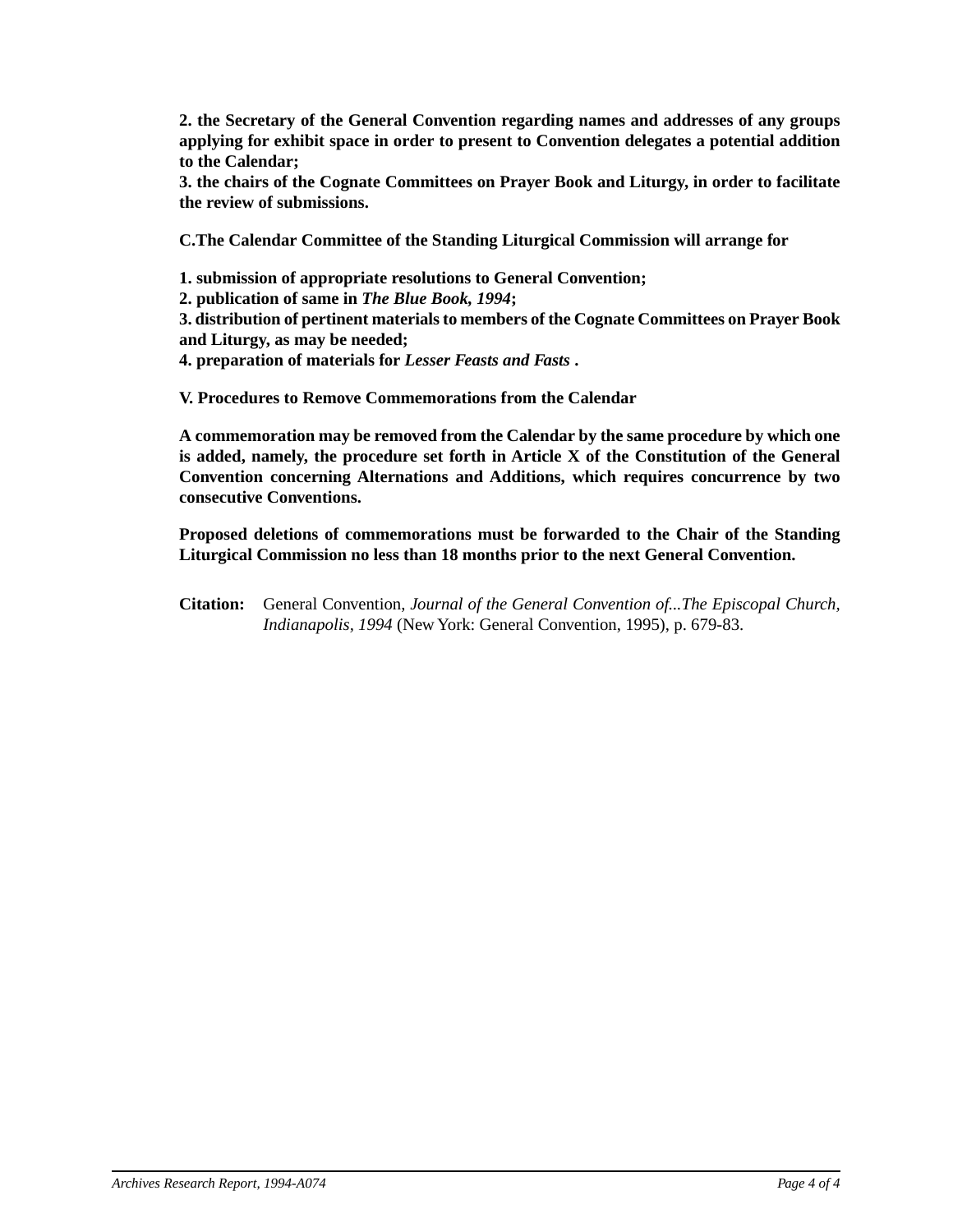THE ARCHIVES of the Episcopal Church

**Resolution Number:** 1991-A119 **Title:** Authorize Standards and Processes for Considering Amendments to the Calendar

Legislative Action Taken: Concurred

**Final Text:**

*Resolved*, **That the 70th General Convention reaffirm the criteria approved at the 69th General Convention (1988) for consideration of individuals or groups to be included in the calendar of the Church year;** and be it further

*Resolved*, **That the General Convention direct the Standing Liturgical Commission to expand the present criteria to set forth guidelines for the determination of exceptions. Specifically, the concept of martyrdom shall be defined in terms applicable to qualifications for inclusion in the calendar. The guidelines should set forth those standards, conditions, and qualities of martyrdom which may be exceptional in terms of including candidates in the calendar before fifty years has passed since the date of their death;** and be it further

*Resolved*, **That the General Convention direct the Standing Liturgical Commission to promulgate the criteria, for consideration of individuals or groups to be included in the calendar of the Church year, to the Church at large, and specifically, to communicate the criteria to those who propose candidates to the Standing Liturgical Commission;** and be it further

*Resolved*, **That the General Convention direct the Standing Liturgical Commission to review the processes and procedures by which the calendar may be amended, including local commemorations and removal of names, and to report its findings and recommendations to the 71st General Convention;** and be it further

*Resolved*, **That all requests for consideration of individuals or groups, to be included in the calendar of the Church year, shall be submitted to the Standing Liturgical Commission for evaluation and subsequent recommendation to the next General Convention for acceptance or rejection. The Standing Liturgical Commission, is to be solely responsible for historical enquiry and for providing all materials for consideration of the candidate or candidates.**

**Citation:** General Convention, *Journal of the General Convention of...The Episcopal Church, Phoenix, 1991* (New York: General Convention, 1992), p. 824.